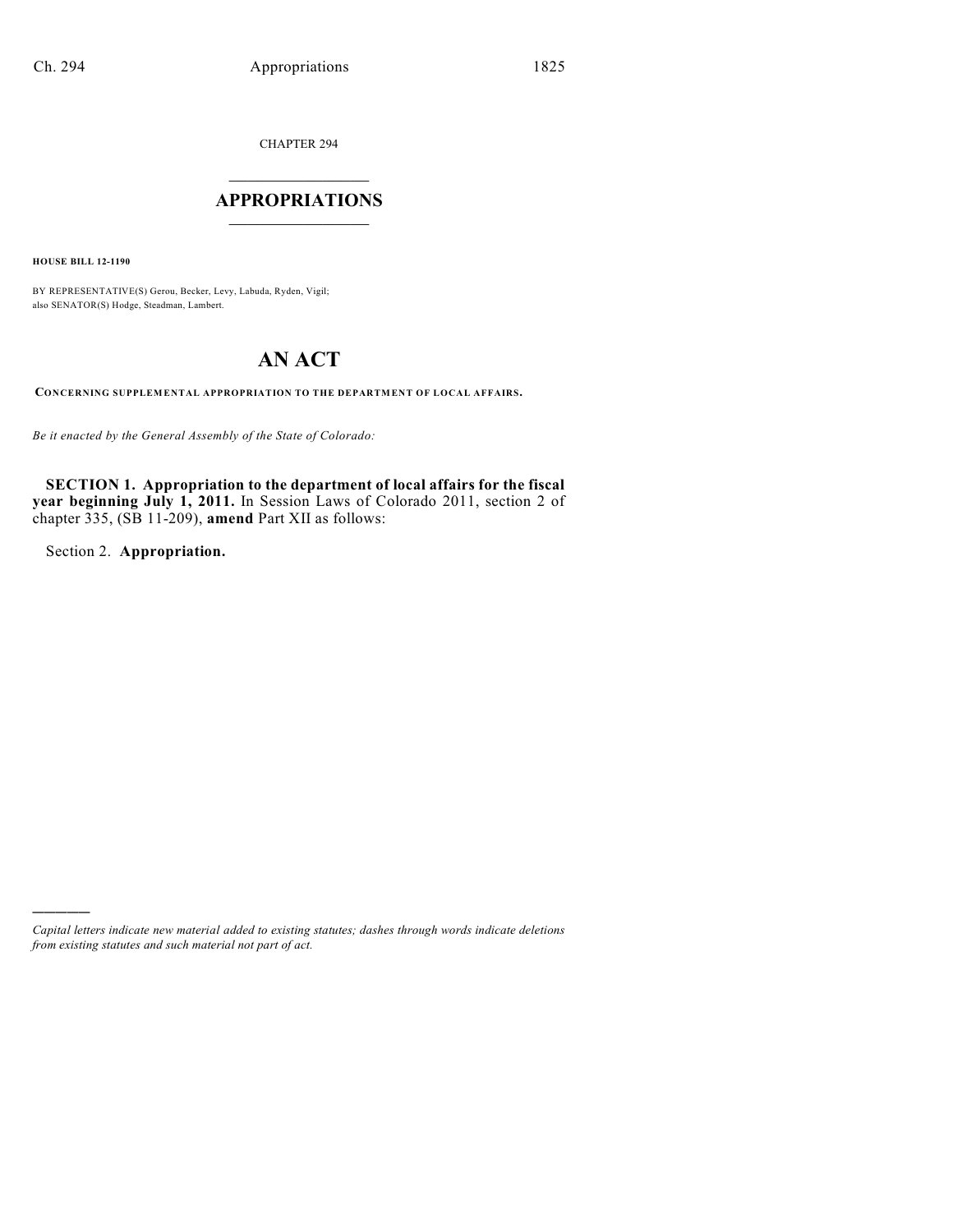|                                  |                           |              |                               |                                                | APPROPRIATION FROM          |                                       |                                |
|----------------------------------|---------------------------|--------------|-------------------------------|------------------------------------------------|-----------------------------|---------------------------------------|--------------------------------|
|                                  | ITEM &<br><b>SUBTOTAL</b> | <b>TOTAL</b> | <b>GENERAL</b><br><b>FUND</b> | <b>GENERAL</b><br><b>FUND</b><br><b>EXEMPT</b> | <b>CASH</b><br><b>FUNDS</b> | <b>REAPPROPRIATED</b><br><b>FUNDS</b> | <b>FEDERAL</b><br><b>FUNDS</b> |
| \$                               |                           | \$           | $\mathbf S$                   | \$                                             | \$                          | \$                                    | \$                             |
|                                  |                           |              |                               | <b>PART XII</b>                                |                             |                                       |                                |
|                                  |                           |              | DEPARTMENT OF LOCAL AFFAIRS   |                                                |                             |                                       |                                |
| (1) EXECUTIVE DIRECTOR'S OFFICE  |                           |              |                               |                                                |                             |                                       |                                |
| <b>Personal Services</b>         | 1,252,670                 |              |                               |                                                |                             | $1,252,670$ <sup>a</sup>              |                                |
|                                  |                           |              |                               |                                                |                             | $(13.7$ FTE)                          |                                |
| Health, Life, and Dental         | 1,025,108                 |              | 398,414                       |                                                | 133,968 <sup>b</sup>        | $311,683^{\circ}$                     | 181,043                        |
| Short-term Disability            | 16,198                    |              | 3,684                         |                                                | $2,655^{\rm b}$             | 6,299°                                | 3,560                          |
| S.B. 04-257 Amortization         |                           |              |                               |                                                |                             |                                       |                                |
| <b>Equalization Disbursement</b> | 255,553                   |              | 57,604                        |                                                | 41,992 <sup>b</sup>         | 99,646°                               | 56,311                         |
| S.B. 06-235 Supplemental         |                           |              |                               |                                                |                             |                                       |                                |
| Amortization Equalization        |                           |              |                               |                                                |                             |                                       |                                |
| Disbursement                     | 205,046                   |              | 45,979                        |                                                | 33,744 <sup>b</sup>         | $80,073$ °                            | 45,250                         |
| Workers' Compensation            | 45,762                    |              | 42,551                        |                                                | $1,441^{\circ}$             | $1,770^{\circ}$                       |                                |
| <b>Operating Expenses</b>        | 144,175                   |              |                               |                                                |                             | $132,413^d$                           | 11,762                         |
| Legal Services for 1,790         |                           |              |                               |                                                |                             |                                       |                                |
| hours                            | 135,521                   |              | 122,962                       |                                                | $6,364^b$                   | $1,277$ °                             | 4,918                          |
| Purchase of Services from        |                           |              |                               |                                                |                             |                                       |                                |
| Computer Center                  | 766,814                   |              | 227,743                       |                                                |                             | $176,261^{\circ}$                     | 362,810                        |
| Multiuse Network Payments        | 182,613                   |              | 21,737                        |                                                | 1,875 <sup>b</sup>          | $2,761^{\circ}$                       | 156,240                        |
| Management and                   |                           |              |                               |                                                |                             |                                       |                                |
| Administration of OIT            | 73,783                    |              | 5,869                         |                                                |                             | $57,727$ °                            | 10,187                         |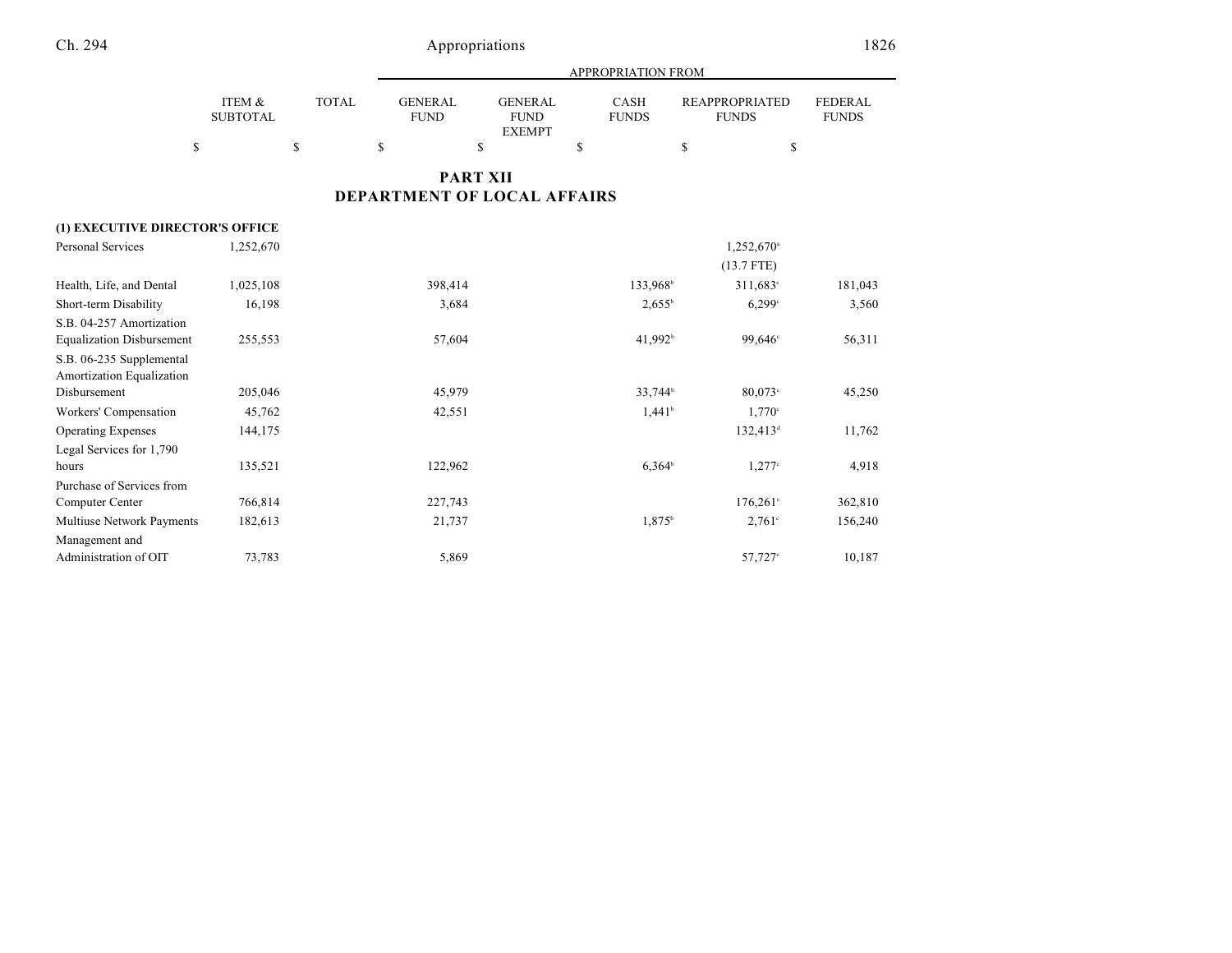| Payment to Risk Management    |         |           |         |                      |                     |        |
|-------------------------------|---------|-----------|---------|----------------------|---------------------|--------|
| and Property Funds            | 13,562  |           | 12,613  | 849 <sup>b</sup>     | $100^{\circ}$       |        |
| Vehicle Lease Payments        | 126,730 |           | 95,952  |                      | 30,778              |        |
|                               | 120,854 |           | 91,486  |                      | $29,368^{\circ}$    |        |
| <b>Information Technology</b> |         |           |         |                      |                     |        |
| Asset Maintenance             | 104,793 |           | 29,913  | 13,049 <sup>b</sup>  | $37,507$ °          | 24,324 |
| <b>Leased Space</b>           | 105,801 |           | 22,376  |                      | 18,866 <sup>c</sup> | 64,559 |
| Capitol Complex Leased        |         |           |         |                      |                     |        |
| Space                         | 476,277 |           | 163,800 | $24,832^{\circ}$     | 240,707°            | 46,938 |
| <b>Communication Services</b> |         |           |         |                      |                     |        |
| Payments                      | 28,364  |           | 7,032   |                      |                     | 21,332 |
| Moffat Tunnel Improvement     |         |           |         |                      |                     |        |
| District                      | 137,444 |           |         | 137,444 <sup>f</sup> |                     |        |
|                               |         | 5,096,214 |         |                      |                     |        |
|                               |         | 5,090,338 |         |                      |                     |        |
|                               |         |           |         |                      |                     |        |

<sup>a</sup> This amount shall be from indirect cost recoveries.

 $\,^{\circ}$  These amounts shall be from various sources of cash funds.

 These amounts shall be from the Local Government Mineral and Energy Impact Grants and Disbursements line item, which includes moneys in the Local Government <sup>c</sup> Severance Tax Fund created in Section 39-29-110 (1) (a) (I), C.R.S., and moneys in the Local Government Mineral Impact Fund created in Section 34-63-102 (5) (a) (I), C.R.S.

Of this amount, \$97,920 shall be from the Local Government Mineral and Energy Impact Grants and Disbursements line item, which includes moneys in the Local <sup>d</sup> Government Severance Tax Fund created in Section 39-29-110 (1) (a) (I), C.R.S., and moneys in the Local Government Mineral Impact Fund created in Section 34-63-102 (5) (a) (I), C.R.S., and \$34,493 shall be from indirect cost recoveries.

Of this amount, \$10,103 shall be from the Building Regulation Fund created in Section 24-32-3309 (1) (a), C.R.S., \$6,155 shall be from the Local Government Limited <sup>e</sup> Gaming Impact Fund created in Section 12-47.1-1601 (1) (a), C.R.S., \$4,596 shall be from the Search and Rescue Fund created in Section 33-1-112.5 (1), C.R.S., and \$3,978 shall be from the Colorado Water Resources and Power Development Authority pursuant to Section 37-95-107.6 (3) (b), C.R.S.

 $\beta$ <sup>r</sup> This amount shall be from the Moffat Tunnel Cash Fund pursuant to Section 32-8-126 (1), C.R.S.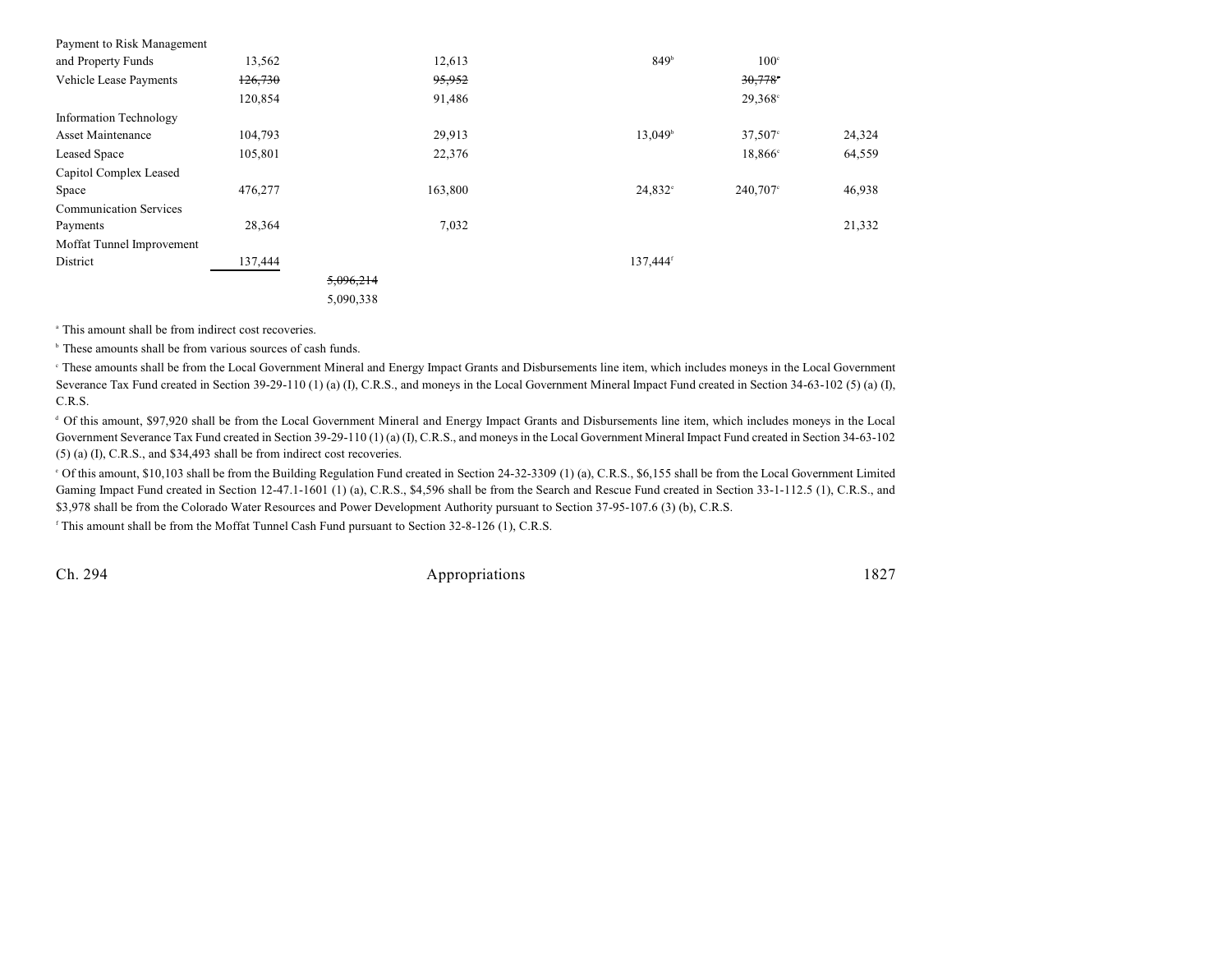|                                 |                           |              |           |                               |                                                | APPROPRIATION FROM          |                                       |                      |                                |
|---------------------------------|---------------------------|--------------|-----------|-------------------------------|------------------------------------------------|-----------------------------|---------------------------------------|----------------------|--------------------------------|
|                                 | ITEM &<br><b>SUBTOTAL</b> | <b>TOTAL</b> |           | <b>GENERAL</b><br><b>FUND</b> | <b>GENERAL</b><br><b>FUND</b><br><b>EXEMPT</b> | <b>CASH</b><br><b>FUNDS</b> | <b>REAPPROPRIATED</b><br><b>FUNDS</b> |                      | <b>FEDERAL</b><br><b>FUNDS</b> |
| \$                              |                           | \$           | \$        |                               | \$                                             | \$                          | \$                                    | \$                   |                                |
| (2) PROPERTY TAXATION           |                           |              |           |                               |                                                |                             |                                       |                      |                                |
| Division of Property Taxation   | 2,655,591                 |              |           | 1,083,342                     |                                                | 861,804 <sup>a</sup>        |                                       | 710,445 <sup>b</sup> |                                |
|                                 | $(36.7$ FTE)              |              |           |                               |                                                |                             |                                       |                      |                                |
| State Board of Equalization     | 12,856                    |              |           | 12,856                        |                                                |                             |                                       |                      |                                |
| Board of Assessment Appeals     | 551,831                   |              |           | 192,754                       |                                                |                             |                                       | 359,077°             |                                |
|                                 | $(13.2$ FTE)              |              |           |                               |                                                |                             |                                       |                      |                                |
| <b>Indirect Cost Assessment</b> | 263,636                   |              |           |                               |                                                | 136,979 <sup>a</sup>        |                                       | 126,657              |                                |
|                                 |                           |              | 3,483,914 |                               |                                                |                             |                                       |                      |                                |

<sup>a</sup> These amounts shall be from the Property Tax Exemption Fund created in Section 39-2-117 (8), C.R.S.

<sup>b</sup> These amounts shall be from the Local Government Mineral and Energy Impact Grants and Disbursements line item, which includes moneys in the Local Government Severance Tax Fund created in Section 39-29-110 (1) (a) (I), C.R.S., and moneys in the Local Government Mineral Impact Fund created in Section 34-63-102 (5) (a) (I), C.R.S.

 $\degree$  This amount shall be from indirect cost recoveries.

#### **(3) DIVISION OF HOUSING**

| Personal Services         | 1,312,300    | 367,892 | $76.292$ <sup>a</sup> | 151.498 <sup>b</sup> | 716,618 |
|---------------------------|--------------|---------|-----------------------|----------------------|---------|
|                           | $(21.4$ FTE) |         |                       |                      |         |
| <b>Operating Expenses</b> | 322,845      | 24,608  |                       |                      | 298,237 |
| Manufactured Buildings    |              |         |                       |                      |         |
| Program                   | 692,830      |         | 692,830 <sup>c</sup>  |                      |         |
|                           |              |         | $(7.3$ FTE)           |                      |         |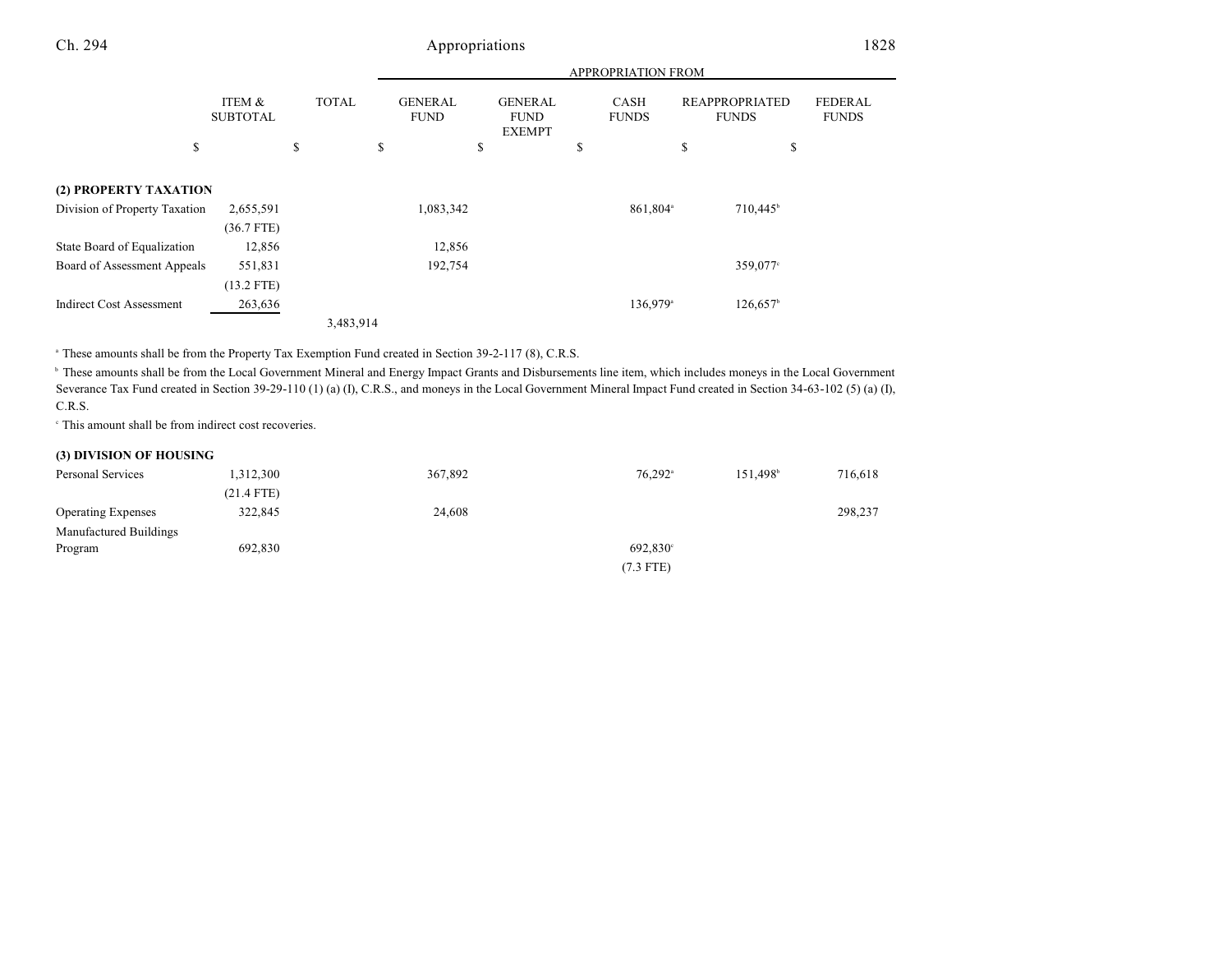| Colorado Affordable Housing      |            |            |           |                 |                  |                           |
|----------------------------------|------------|------------|-----------|-----------------|------------------|---------------------------|
| <b>Construction Grants and</b>   |            |            |           |                 |                  |                           |
| Loans                            | 2,000,000  |            | 2,000,000 |                 |                  |                           |
| Federal Affordable Housing       |            |            |           |                 |                  |                           |
| <b>Construction Grants and</b>   |            |            |           |                 |                  |                           |
| Loans                            | 45,000,000 |            |           |                 |                  | $45,000,000$ <sup>d</sup> |
| <b>Emergency Shelter Program</b> | 965,000    |            |           |                 |                  | 965,000                   |
| Private Activity Bond            |            |            |           |                 |                  |                           |
| <b>Allocation Committee</b>      | 2,500      |            |           | $2,500^{\circ}$ |                  |                           |
| Low Income Rental Subsidies      | 18,000,000 |            |           |                 |                  | 18,000,000                |
| <b>Indirect Cost Assessment</b>  | 250,170    |            |           | 56,195°         | $39.473^{\circ}$ | 154,502                   |
|                                  |            | 68,545,645 |           |                 |                  |                           |

<sup>a</sup> These amounts shall be from the Private Activity Bond Allocations Fund.

<sup>b</sup> These amounts shall be from the Local Government Mineral and Energy Impact Grants and Disbursements line item, which includes moneys in the Local Government Severance Tax Fund created in Section 39-29-110 (1) (a) (I), C.R.S., and moneys in the Local Government Mineral Impact Fund created in Section 34-63-102 (5) (a) (I), C.R.S.

<sup>c</sup> These amounts shall be from the Building Regulation Fund created in Section 24-32-3309 (1) (a), C.R.S.

<sup>d</sup> This amount includes a one-time allocation of \$34,013,566 from the U.S. Department of Housing and Urban Development for the Neighborhood Stabilization Program.

#### **(4) DIVISION OF LOCAL GOVERNMENT**S

### **(A) Local Government and Community Services**

| (1) Administration        |          |             |                      |             |
|---------------------------|----------|-------------|----------------------|-------------|
| Personal Services         | .296,075 | 601,564     | 564,378 <sup>a</sup> | 130,133     |
|                           |          | $(7.0$ FTE) | $(8.1$ FTE)          | $(2.6$ FTE) |
| <b>Operating Expenses</b> | 129,242  | 40,069      | $25,146^{\circ}$     | 64,027      |
|                           | .425,317 |             |                      |             |

| . . | $^{\circ}$<br>1 |
|-----|-----------------|
|     |                 |

Appropriations 1829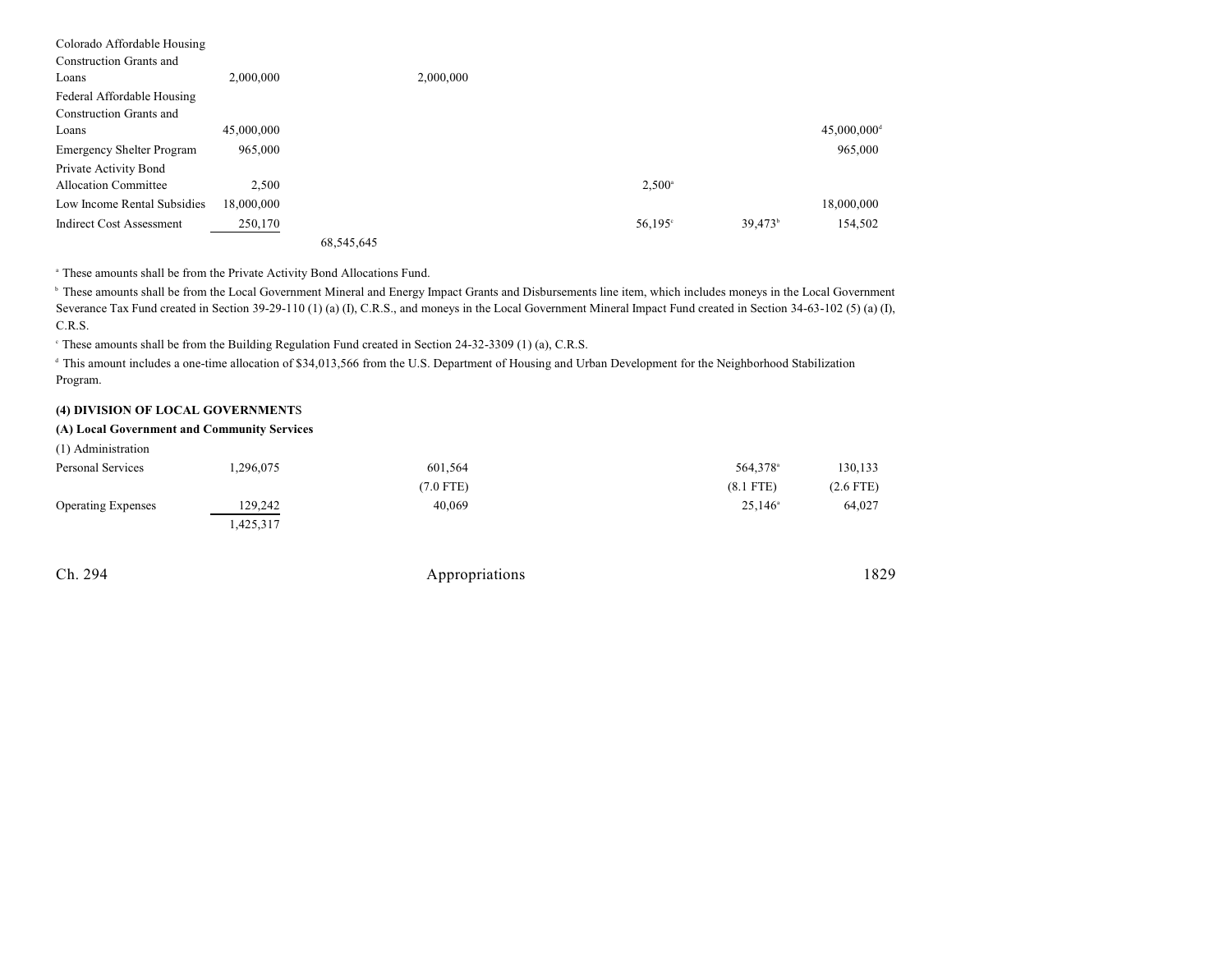|                 |              |                | APPROPRIATION FROM |              |                       |                |  |  |
|-----------------|--------------|----------------|--------------------|--------------|-----------------------|----------------|--|--|
| ITEM &          | <b>TOTAL</b> | <b>GENERAL</b> | GENERAL            | CASH         | <b>REAPPROPRIATED</b> | <b>FEDERAL</b> |  |  |
| <b>SUBTOTAL</b> |              | <b>FUND</b>    | <b>FUND</b>        | <b>FUNDS</b> | <b>FUNDS</b>          | <b>FUNDS</b>   |  |  |
|                 |              |                | <b>EXEMPT</b>      |              |                       |                |  |  |
|                 |              |                |                    |              |                       |                |  |  |

 These amounts shall be from the Local Government Mineral and Energy Impact Grants and Disbursements line item, which includes moneys in the Local Government <sup>a</sup> Severance Tax Fund created in Section 39-29-110 (1) (a) (I), C.R.S., and moneys in the Local Government Mineral Impact Fund created in Section 34-63-102 (5) (a) (I), (I), C.R.S.

| (2) Local Government Services   |            |                         |             |
|---------------------------------|------------|-------------------------|-------------|
| Local Utility Management        |            |                         |             |
| Assistance                      | 155,434    | 155,434 <sup>a</sup>    |             |
|                                 |            | $(2.0$ FTE)             |             |
| <b>Conservation Trust Fund</b>  |            |                         |             |
| Disbursements                   | 49,997,797 | 49,997,797 <sup>b</sup> |             |
|                                 |            | $(2.0$ FTE)             |             |
| Volunteer Firefighter           |            |                         |             |
| <b>Retirement Plans</b>         | 4,264,753  | $4,264,753$ °           |             |
| Volunteer Firefighter Death     |            |                         |             |
| and Disability Insurance        | 30,000     | $30,000^{\circ}$        |             |
| <b>Environmental Protection</b> |            |                         |             |
| Agency Water/Sewer File         |            |                         |             |
| Project                         | 49,425     |                         | 49,425      |
|                                 |            |                         | $(0.5$ FTE) |
|                                 | 54,497,409 |                         |             |

<sup>a</sup> This amount shall be from the Colorado Water Resources and Power Development Authority pursuant to Section 37-95-107.6 (3) (b), C.R.S.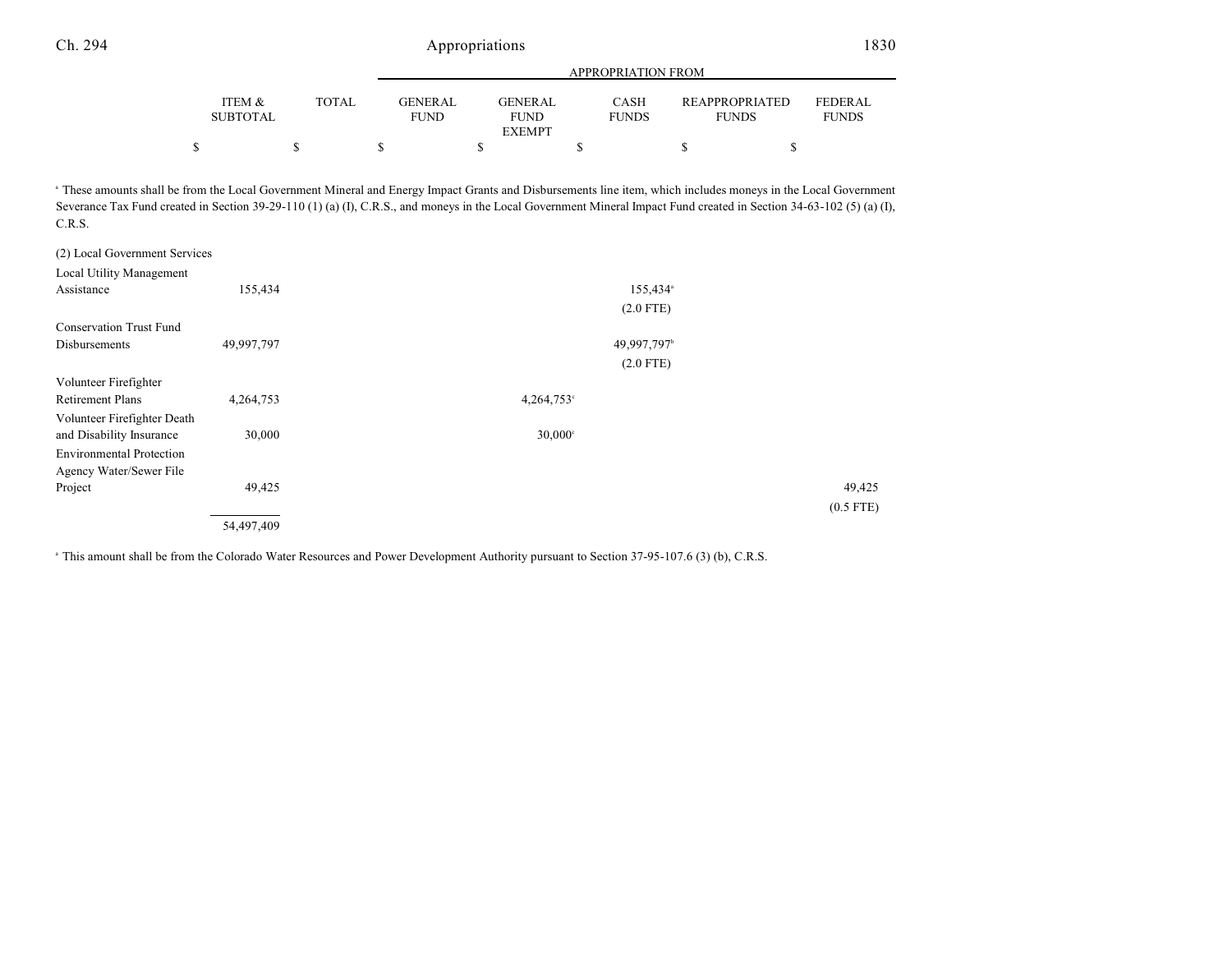<sup>b</sup> This amount shall be from the net lottery proceeds transferred to the Conservation Trust Fund pursuant to Section 3 (1) (b) (I) of Article XXVII of the State Constitution. This amount is included for informational purposes, as net lottery proceeds are continuously appropriated by said section. Further, pursuant to Section 24-77-102 (17) (b) (IX), C.R.S., net lottery proceeds are not subject to the limitation on state fiscal year spending set forth in Section 20 of Article X of the State Constitution.

 $\degree$  These amounts shall be from the General Fund Exempt Account created in Section 24-77-103.6 (2), C.R.S. Pursuant to Section 31-30-1112 (2) (i), C.R.S., these amounts are included for informational purposes to comply with the limitation on state fiscal year spending imposed by Article X, Section 20, of the State Constitution and Section  $24-77-103$ , C.R.S. Further, these amounts are transferred from the proceeds of insurance premium taxes pursuant to Sections  $31-30-1112$  (2) (g) and (h), C.R.S., and shall be deemed not to be an appropriation subject to the limitation on General Fund appropriations set forth in Section 24-75-201.1, C.R.S.

| (3) Community Services          |             |                            |               |             |
|---------------------------------|-------------|----------------------------|---------------|-------------|
| <b>Community Services Block</b> |             |                            |               |             |
| Grant                           | 6,000,000   |                            |               | 6,000,000   |
| (B) Field Services              |             |                            |               |             |
| Program Costs                   | 2,364,292   | 105,778 <sup>a</sup>       | $1,962,052^b$ | 296,462     |
|                                 |             | $(1.0$ FTE)                | $(22.6$ FTE)  | $(4.3$ FTE) |
| <b>Community Development</b>    |             |                            |               |             |
| <b>Block Grant</b>              | 9,697,000   |                            |               | 9,697,000   |
| <b>Local Government Mineral</b> |             |                            |               |             |
| and Energy Impact Grants and    |             |                            |               |             |
| Disbursements                   | 166,400,000 | $166,400,000$ <sup>c</sup> |               |             |
| Local Government Limited        |             |                            |               |             |
| Gaming Impact Grants            | 6,300,000   | $6,300,000$ <sup>d</sup>   |               |             |
| Search and Rescue Program       | 613,713     | $613,713$ °                |               |             |
|                                 |             | $(1.3$ FTE)                |               |             |
| Colorado Heritage               |             |                            |               |             |
| <b>Communities Grants</b>       | 100,000     | $100,000$ <sup>f</sup>     |               |             |
|                                 | 185,475,005 |                            |               |             |
|                                 |             |                            |               |             |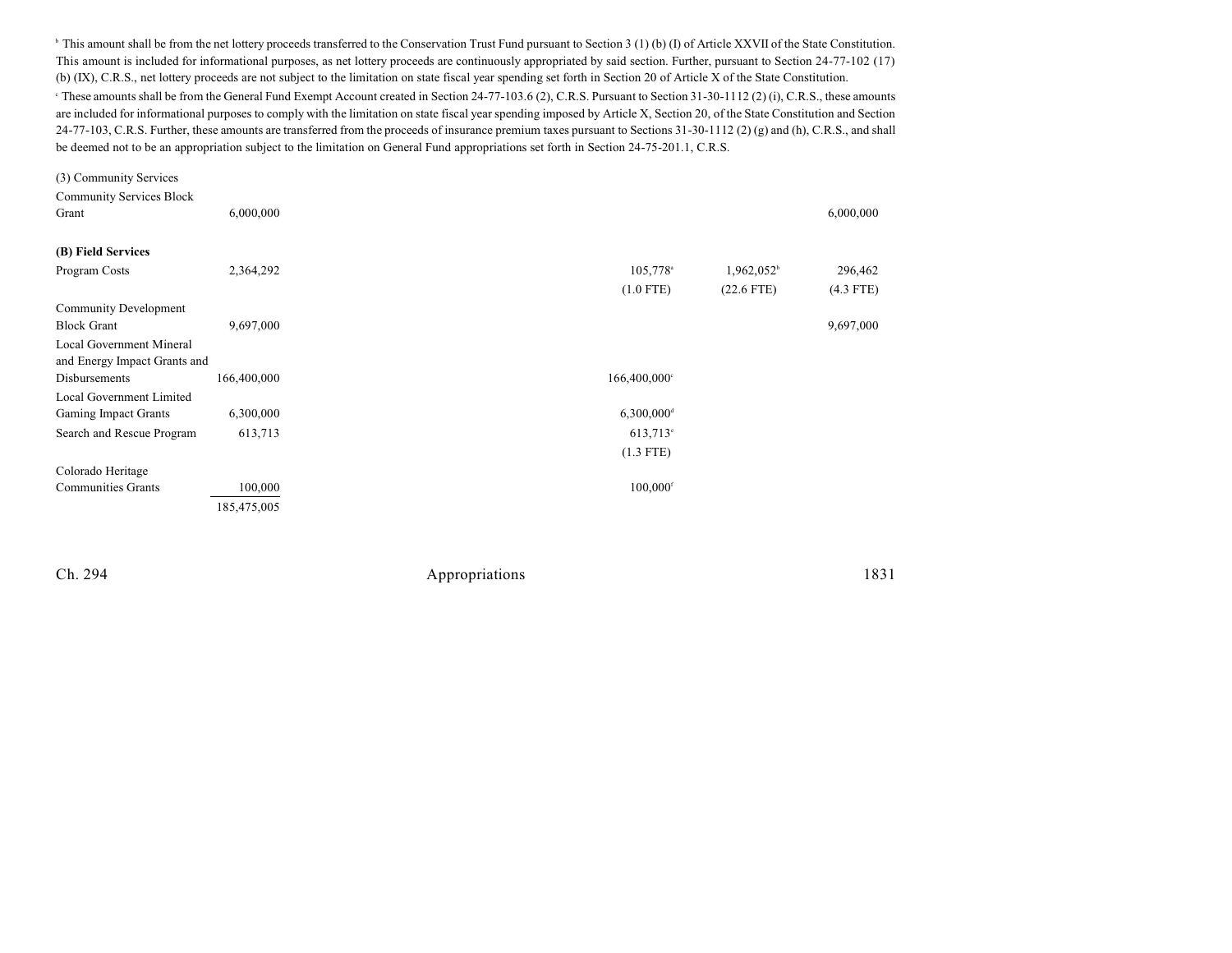|                           |       | ALLINOI INTERIORETINOIVI |                                                |                             |                                       |                                |
|---------------------------|-------|--------------------------|------------------------------------------------|-----------------------------|---------------------------------------|--------------------------------|
| ITEM &<br><b>SUBTOTAL</b> | TOTAL | <b>GENER AL</b><br>FUND. | <b>GENERAL</b><br><b>FUND</b><br><b>EXEMPT</b> | <b>CASH</b><br><b>FUNDS</b> | <b>REAPPROPRIATED</b><br><b>FUNDS</b> | <b>FEDERAL</b><br><b>FUNDS</b> |
|                           |       |                          |                                                |                             |                                       |                                |
|                           |       |                          |                                                |                             |                                       |                                |

APPROPRIATION FROM

<sup>a</sup> This amount shall be from the Local Government Limited Gaming Impact Fund created in Section 12-47.1-1601 (1) (a), C.R.S.

<sup>b</sup> This amount shall be from the Local Government Mineral and Energy Impact Grants and Disbursements line item, which includes moneys in the Local Government Severance Tax Fund created in Section 39-29-110 (1) (a) (I), C.R.S., and moneys in the Local Government Mineral Impact Fund created in Section 34-63-102 (5) (a) (I), C.R.S.

 $\degree$  Of this amount, \$97,500,000 is estimated to be from the Local Government Severance Tax Fund created in Section 39-29-110 (1) (a) (I), C.R.S., and \$68,900,000 is estimated to be from federal mineral leasing revenues transferred to the Local Government Mineral Impact Fund pursuant to Section 34-63-102 (5), C.R.S. These amounts are included for informational purposes as the Department is statutorily authorized to distribute moneys from these funds. As the Local Government Mineral Impact Fund solely consists of federal mineral leasing revenues, moneys in this fund are not subject to the limitation on state fiscal year spending set forth in Section 20 of Article X of the State Constitution.

<sup>d</sup> This amount shall be from the fund balance in the Local Government Limited Gaming Impact Fund created in Section 12-47.1-1601 (1) (a), C.R.S., which consists of funds transferred from the Limited Gaming Fund in the Department of Revenue during the prior fiscal year pursuant to Sections 12-47.1-701 and 12-47.1-1601, C.R.S. This amount is included for informational purposes as the Department is statutorily authorized to distribute moneys from this fund.

 $\degree$  This amount shall be from the Search and Rescue Fund created in Section 33-1-112.5 (1), C.R.S.

<sup>f</sup> This amount shall be from the Colorado Heritage Communities Fund created in Section 24-32-3207 (1), C.R.S.

#### **(C) Indirect Cost Assessments** 1,060,491 161,959<sup>\*</sup> 721,137<sup>\*</sup> 177,395  $161,959^{\circ}$   $721,137^{\circ}$   $177,395^{\circ}$

<sup>a</sup> Of this amount, \$55,142 shall be from net lottery proceeds transferred to the Conservation Trust Fund pursuant to Section 3 (1) (b) (I) of Article XXVII of the State Constitution, \$46,103 shall be from the Colorado Water Resources and Power Development Authority pursuant to Section 37-95-107.6 (3) (b), C.R.S., \$28,749 shall be from the Search and Rescue Fund created in Section 33-1-112.5 (1), C.R.S., and \$31,965 shall be from the Local Government Limited Gaming Impact Fund created in Section 12-47.1-1601 (1) (a), C.R.S.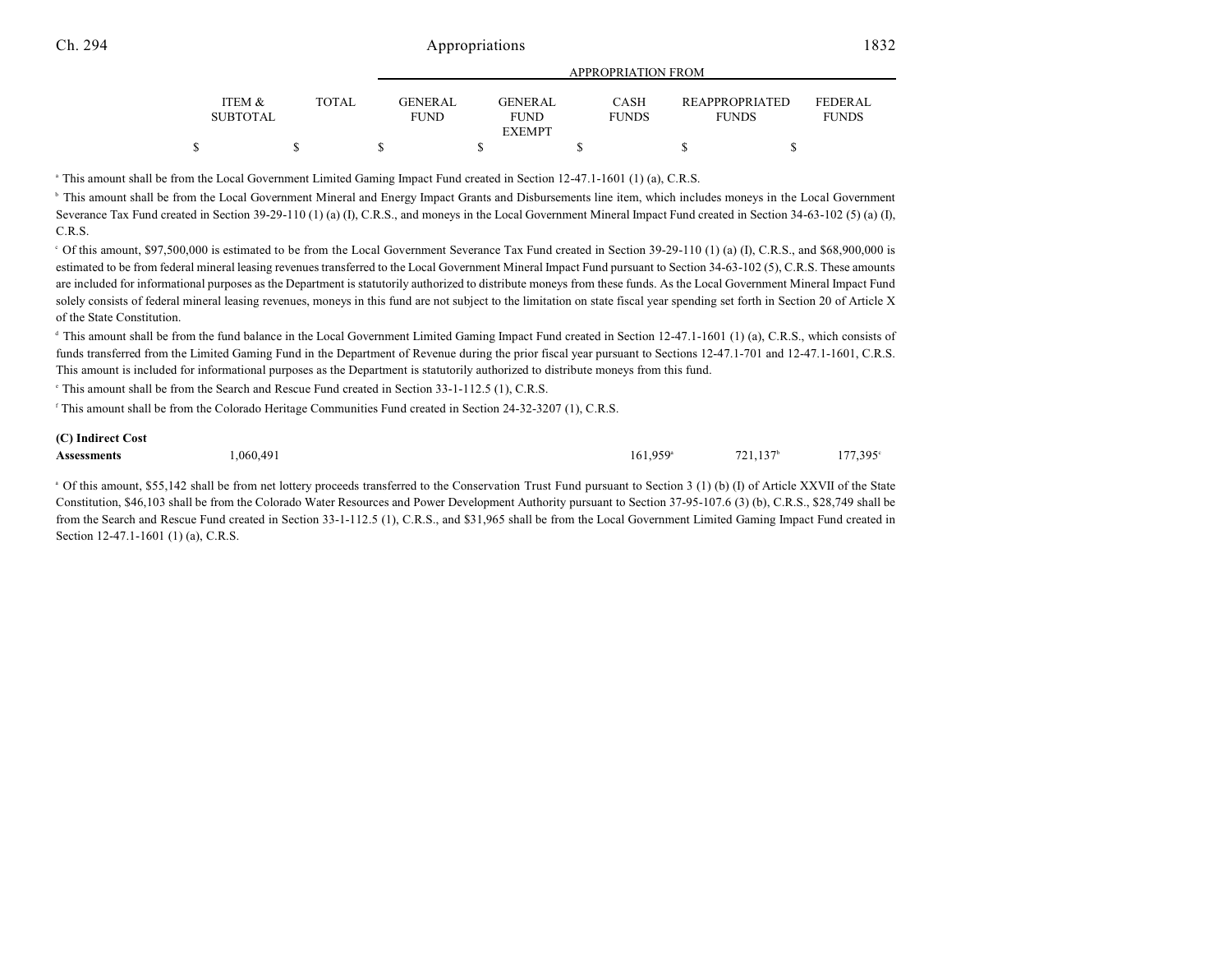<sup>b</sup> This amount shall be from the Local Government Mineral and Energy Impact Grants and Disbursements line item, which includes moneys in the Local Government Severance Tax Fund created in Section 39-29-110 (1) (a) (I), C.R.S., and moneys in the Local Government Mineral Impact Fund created in Section 34-63-102 (5) (a) (I), C.R.S.

Of this amount, \$116,710 is anticipated from the Community Development Block Grant, and \$60,685 is anticipated from the Community Services Block Grant. <sup>c</sup>

#### 248,458,222

| (5) DIVISION OF EMERGENCY MANAGEMENT |            |            |             |                          |                  |              |
|--------------------------------------|------------|------------|-------------|--------------------------|------------------|--------------|
| Administration                       | 2,609,085  |            | 573,913     |                          | $66,010^{\circ}$ | 1,969,162    |
|                                      |            |            | $(8.2$ FTE) |                          | $(1.0$ FTE)      | $(18.7$ FTE) |
| Disaster Response and                |            |            |             |                          |                  |              |
| Recovery                             | 4,950,000  |            |             | $4.500.000$ <sup>b</sup> |                  | 450,000      |
| Preparedness Grants and              |            |            |             |                          |                  |              |
| Training                             | 12,010,988 |            |             | $10.988^{\circ}$         |                  | 12,000,000   |
| <b>Indirect Cost Assessment</b>      | 332,798    |            |             |                          | $8.076^{\circ}$  | 324,722      |
|                                      |            | 19.902.871 |             |                          |                  |              |

 These amounts shall be from the Local Government Mineral and Energy Impact Grants and Disbursements line item, which includes moneys in the Local Government <sup>a</sup> Severance Tax Fund created in Section 39-29-110 (1) (a) (I), C.R.S., and moneys in the Local Government Mineral Impact Fund created in Section 34-63-102 (5) (a) (I), C.R.S.

<sup>b</sup> This amount shall be from the Disaster Emergency Fund established in Section 24-32-2106 (2) (a) (I), C.R.S.

This amount shall be from fees paid for emergency training programs. <sup>c</sup>

#### **TOTALS PART XII**

| (LOCAL AFFAIRS) | <del>\$345,486,866</del> | <del>\$6,155,227</del> | $$4,294,753$ <sup>a</sup> $$230,570,482$ | <del>87.184.487</del> | \$97,281,917 |
|-----------------|--------------------------|------------------------|------------------------------------------|-----------------------|--------------|
|                 | \$345,480,990            | \$6,150,761            |                                          | \$7,183,077           |              |